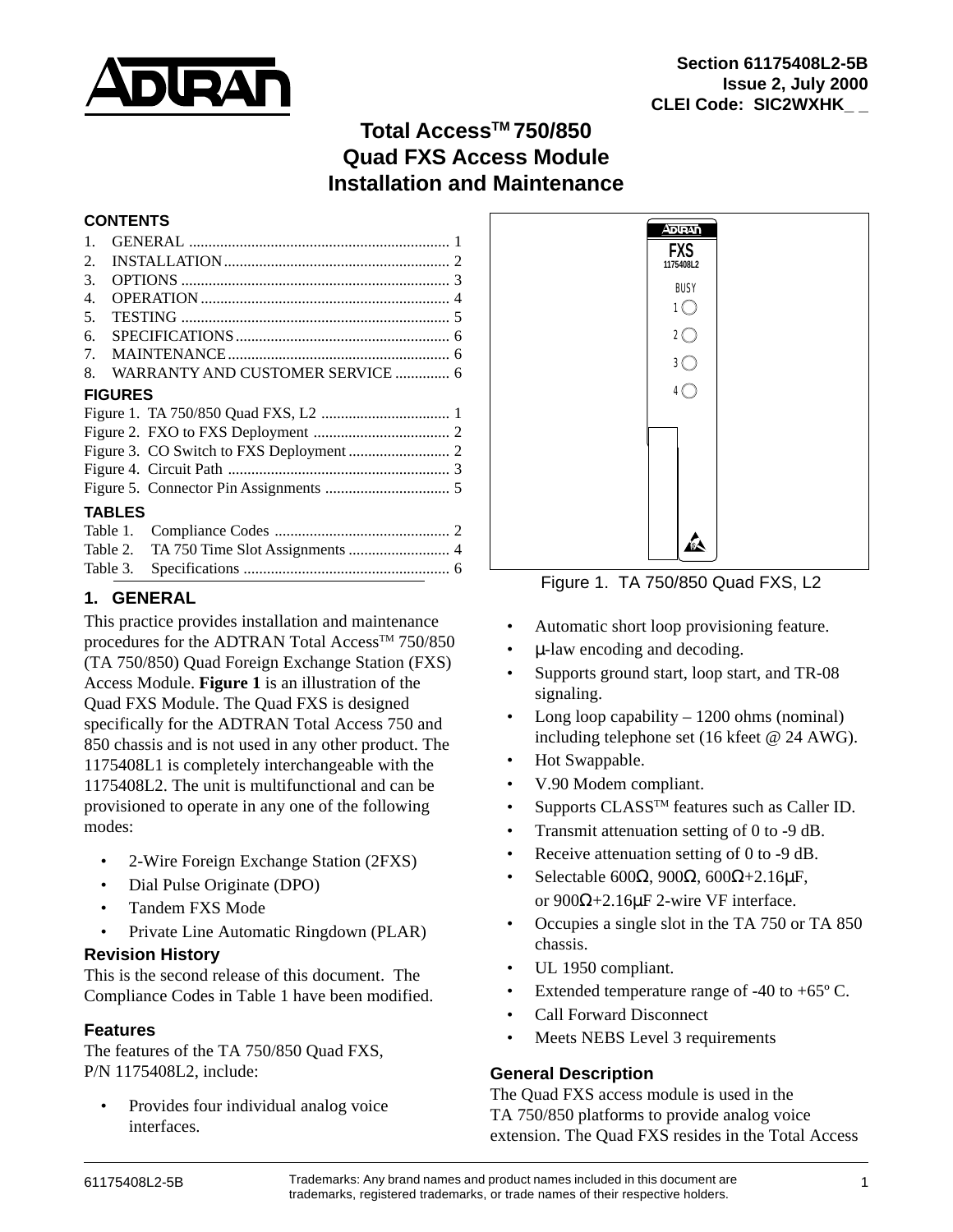chassis that is next or close to the customer's telephone and is usually located on the customer premises. The unit can be used in conjunction with the TA 750/850 FXO (Foreign Exchange Office) access module, P/N 1175407L1, which resides in the TA 750/850 that is located next to the Central Office Switch.

**Figure 2** provides an illustration of a typical deployment using a TA 750 chassis with both FXO and FXS access modules. This arrangement is used where the TR-08 signaling format is not conveniently available at the CO switch. The TA 750 at the CO will combine a number of analog lines then multiplex them for T1 transmission to the TA 750 at the customer premises.

When using the TR-08 signaling option, the Quad FXS can communicate directly with the Central Office Switch without needing a Quad FXO. **Figure 3** provides an illustration of a typical TR-08 deployment.

This device complies with Part 15 of the FCC rules. Operation is subject to the following two conditions: (1) This device may not cause harmful interference, and (2) this device must accept any interference received, including interference that may cause undesired operation.

Changes or modifications not expressly approved by ADTRAN could void the user's authority to operate this equipment.

# **2. INSTALLATION C A U T I O N ! SUBJECT TO ELECTROSTATIC DAMAGE**

**OR DECREASE IN RELIABILITY. HANDLING PRECAUTIONS REQUIRED.**

After unpacking the unit, inspect it for damage. If damage is noted, file a claim with the carrier, then contact ADTRAN Customer Service.

The Quad FXS inserts into any access card slot of the TA 750 or TA 850 chassis.

To install the Quad FXS, hold the unit by the faceplate while supporting the bottom side. Align the card edges to the guide grooves for the designated slot. Insert the card until the edge connector seats firmly into the backplane. Lock the unit in place by pushing in on the locking lever.

## **Compliance Codes**

**Table 1** shows the Compliance Codes for the Total Access 750/850 QUAD FXS Access Module. The Total Access 750/850 QUAD FXS Access Module is intended to be installed in restricted access locations, and in equipment with a Type "B" or "E" installation code.

#### Table 1. Compliance Codes

| Code      | Input | Output |
|-----------|-------|--------|
| PC        |       |        |
| <b>TC</b> |       |        |
| IC        |       | -      |



## Figure 2. FXO to FXS Deployment



## Figure 3. CO Switch to FXS Deployment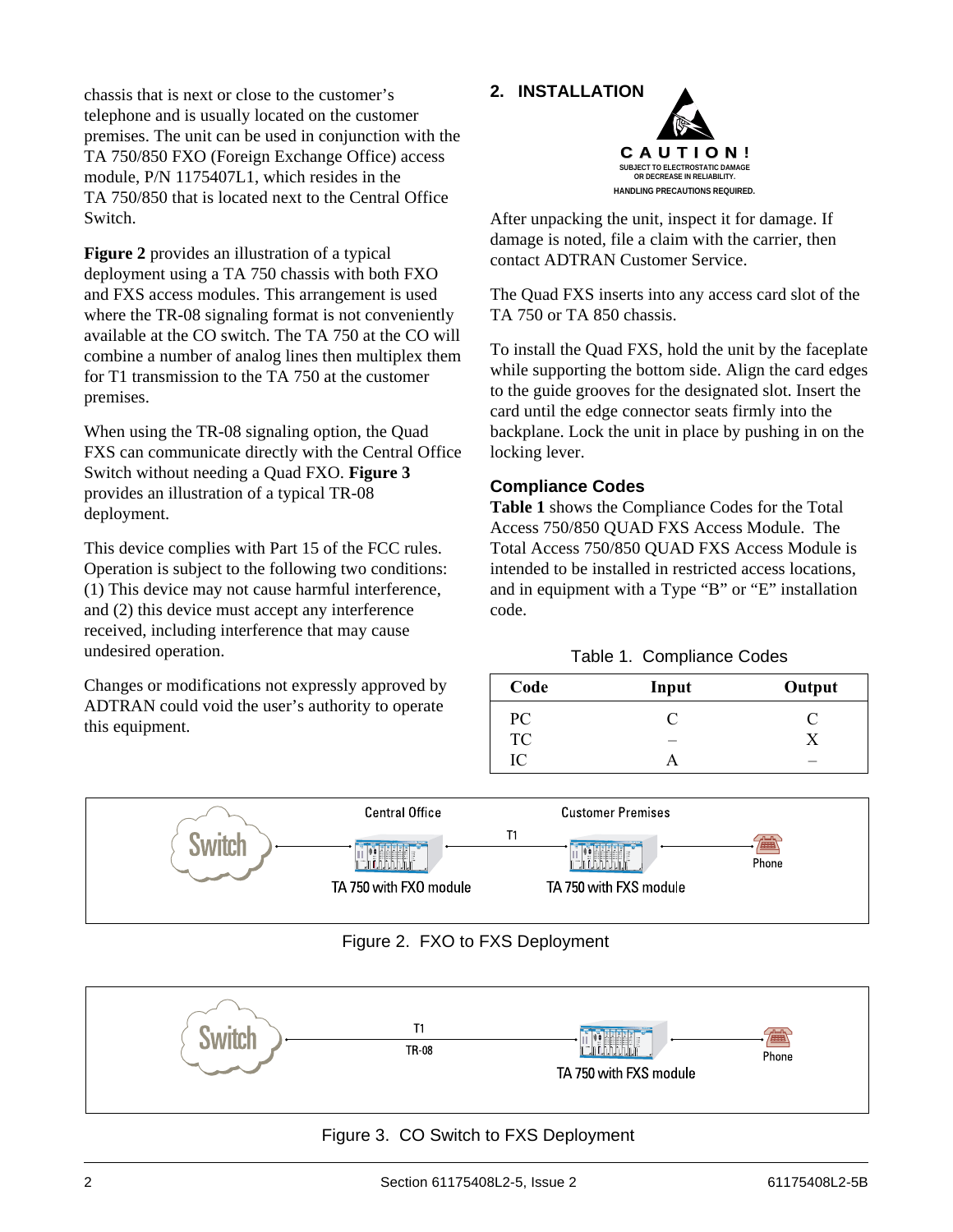## **3. OPTIONS**

There are no hardware options on the Quad FXS access module. The module has factory default settings for each of the four analog interfaces on the module. The DB-9 VT 100 craft interface on the TA 750 BCU or the TA 850 RCU is used if any other settings or provisioning options are desired. The factory default setting for the QUAD FXS interfaces are as follows:

- Loop start signaling.
- Automatic loop provisioning enabled.

#### **Automatic Loop Provisioning**

The Quad FXS incorporates a feature that automatically detects loop length and sets the termination impedance and gain for transmit and receive attenuation levels. This feature is enabled from the factory and can be disabled through the craft interface on the Bank Controller Unit (BCU).

For short loops, the termination impedance is set to 600 ohms  $+ 2.16$  uF and the gain is set to  $-6$  dB for transmit and –3 dB for receive attenuation levels. For longer loops, the termination impedance is set to 900 ohms  $+ 2.16$  uF and the gain is set to  $-3$  dB for transmit and receive attenuation levels.

#### **Setting Attenuation With Known TLP**

For applications where input and output Transmission Level Points are known, the transmit and receive attentuation levels can be calculated to ensure optimum VF characteristics. This is defined in AT&T® Publication 43801 which explains that the value of the digital signal at reference point TLP0 should be equal to 0 dBm0, or a digital milliwatt for optimum performance (proper volume heard through the telephone). Refer to **Figure 4** which displays the TLP reference points (input, output, TLP0) and attenuation parameters.



Figure 4. Circuit Path

## TRANSMIT ATTENUATION

Determine the input TLP. Then use the following formula to calculate the amount of transmit attenuation to add to the circuit:

 $Tx$  Attenuation = Input TLP

Example: if an input TLP of 3 dB is to produce a level of 0 dBm0 at TLP0, then the Transmit Attenuation should be set to 3.0 dB.

#### RECEIVE ATTENUATION

Determine the output TLP. Then use the following formula to calculate the amount of receive attenuation to add to the circuit:

 $Rx$  Attenuation = Output TLP

Example: if 0 dBm0 at TLP0 is required to produce an output TLP level of -3 dB, then the Receive Attenuation should be set to 3.0 dB.

#### **Electronic Provisioning**

The craft interfaces on the TA 750 BCU and the TA 850 RCU are used to change default options and obtain access module status through menu screens. To access the menu screens, connect a VT 100 terminal or computer running a terminal emulation program to the faceplate craft interface ADMIN port using a standard male-to-male RS-232 DB-9 cable. Craft port settings are as follows:

- 9600 Baud
- No parity
- 8 Data bits
- 1 Stop bit

## WINDOWS HYPERTERMINAL

Windows Hyperterminal can be used as a VT 100 terminal emulation program. Open Hyperterminal by selecting PROGRAMS / ACCESSORIES / HYPERTERMINAL. Refer to the Help section of Hyperterminal for additional questions.

## **NOTE**

**To ensure proper display background, select VT 100 terminal emulation under SETTINGS.**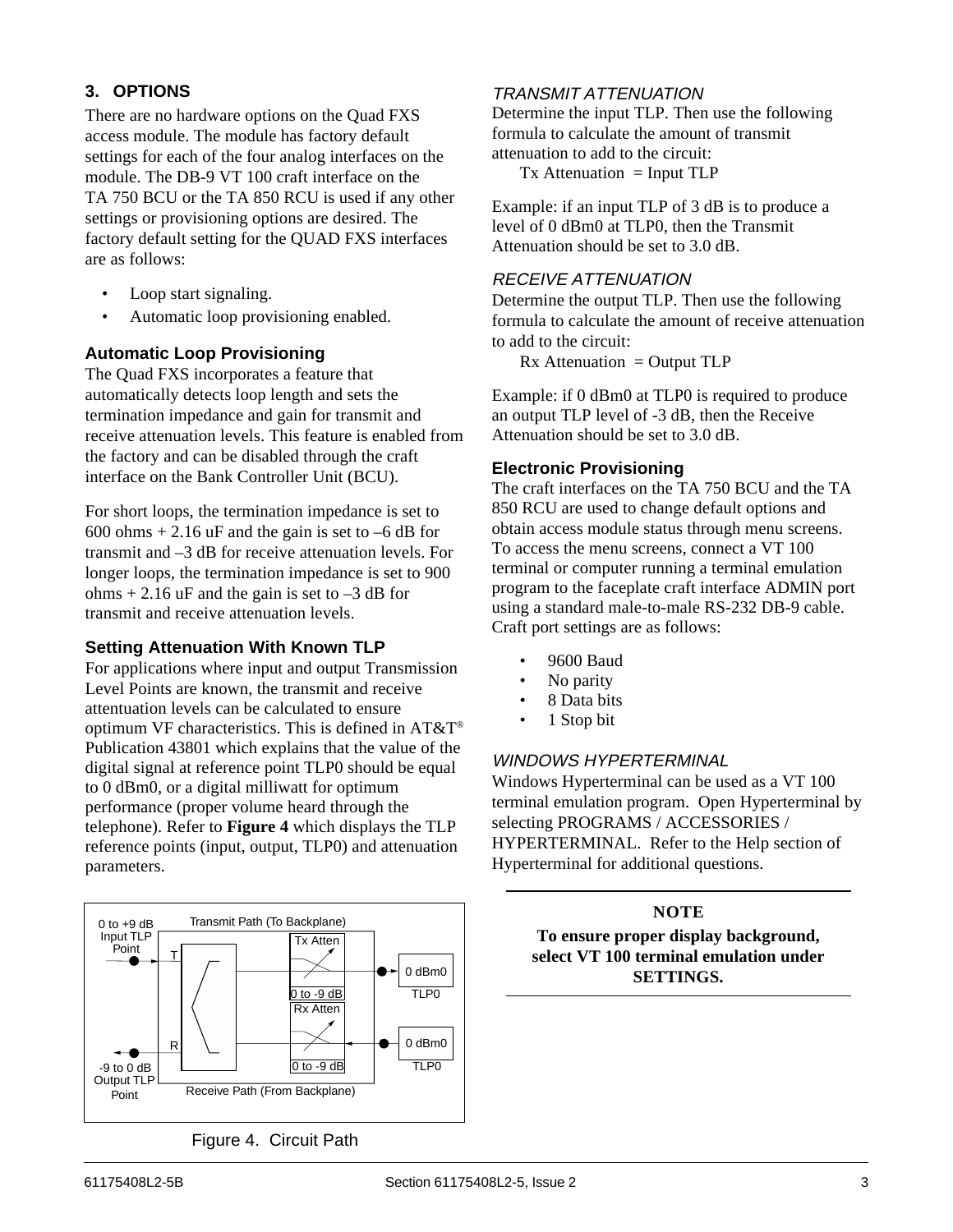## PASSWORD

Upon initial connection, the password is factory disabled. To enable the password, select Bank Controller (1) /Password control (8) /Enable Password (2). The factory default is PASSWORD in all capital letters. The password can be changed to a userselected password if desired.

#### MENU NAVIGATION

To traverse through the menus, select the desired entry and press ENTER. To work backwards in the menu press the ESC (escape) key.

#### **Signaling States**

The Quad FXS signaling states are provisioned through the BCU/RCU craft interface. The following signaling states are supported:

- Loop Start
- Ground Start
- TR-008 Single Party
- TR-008 Universal Voice Grade
- Tandem
- DP0

## **4. OPERATION**

The Quad FXS goes operational upon insertion into an active TA 750/850 chassis. Initialization with the network is indicated by the faceplate LEDs. Refer to Section 5, Testing for initialization procedures.

#### **LED Status**

After the initialization sequence, status of the analog service for each customer loop is shown by four (green) faceplate LEDs. Indication is as follows:

| Off        |                | On Hook               |
|------------|----------------|-----------------------|
| Flashing   |                | Ringing               |
| On.        |                | Off Hook (Busy)       |
| Sequencing | $\overline{a}$ | Time Slot Unavailable |

## **NOTE**

**If the unit is inserted into a bank which has its timeslots allocated to the module assigned to the DSX-1 or Nx56/64 port, the LEDs will sequence, indicating a problem. The timeslots must be freed up before the unit will become operational.**

#### **Time Slot Assignment**

The TA 750/850 platforms can have multiple time slots in the T1 data stream assigned to each physical slot in the channel bank. **Table 2** outlines the correlation between the T1 and physical slot for the TA 750.

## **NOTE**

**Once inserted, the Quad FXS access module utilizes all four DS0 time slots allocated to the physical slot. DS0s can not be reassigned to other ports (i.e., DSX-1 port, V.35 port).**

Table 2. TA 750 Time Slot Assignments

| <b>Physical Slot</b> | <b>T1 Time Slot Assigned</b> |
|----------------------|------------------------------|
|                      | $1 - 4$                      |
| $\mathfrak{D}$       | $5 - 8$                      |
| 3                    | $9 - 12$                     |
| 4                    | $13 - 16$                    |
| 5                    | $17 - 20$                    |
| 6                    | $21 - 24$                    |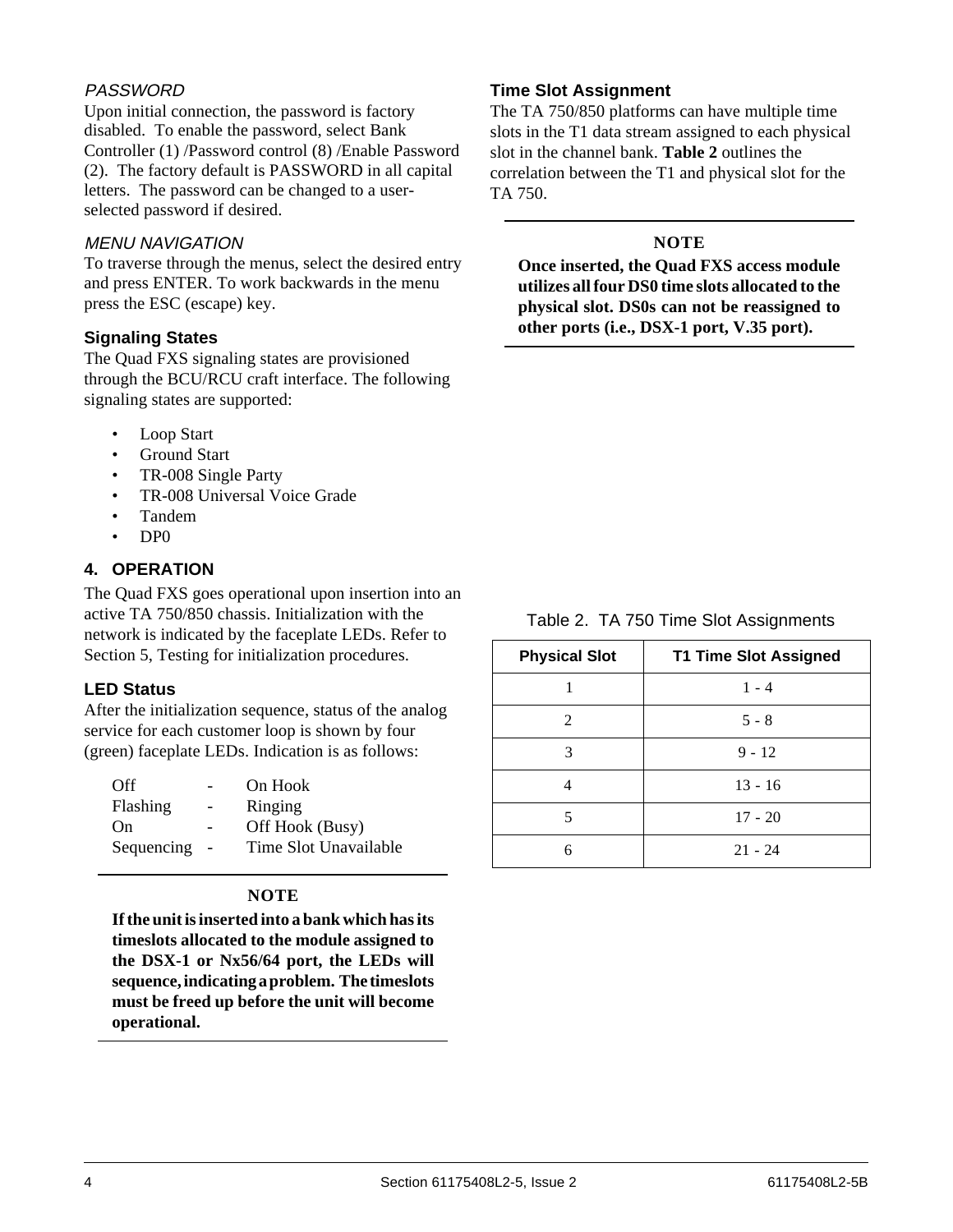## **Connections**

A single 50-pin male amphenol connector on the rear of the TA 750/850 chassis provides the interconnect wiring for the four analog circuits on each access module. **Figure 5** details the pinout of the connector.



Figure 5. Connector Pin Assignments

# **5. TESTING**

## **Self Test**

A self test is performed on the Quad FXS when it is inserted into an active TA 750 or TA 850 chassis. The test verifies proper operation of critical circuits. If the test is successful all four LEDs turn On in a predefined sequence, the unit is placed in service, and the LEDs then return to normal operation showing current status of the FXS.

#### **Initiated Tests**

Other tests conducted on the Quad FXS are initiated via the screen menus and VT 100 terminal.

## DIGITAL LOOPBACK TEST

The Digital Loopback Test is used to loopback DS0 data coming from the network for each individual channel. Received data is latched in on the appropriate receive time slot on the receive bus. This data is then placed on the transmit bus in the unit's transmit time slot.

## NETWORK ON-HOOK / OFF-HOOK TEST

The Network On-hook / Off-hook test is used to test signaling sent to the network by the unit. When On-hook Test is selected, On-hook signaling is sent to the network. When Off-hook Test is selected, Off-hook signaling is sent to the Network. The customer loop is forced On-hook while this test is active.

## CUSTOMER RING TEST

The Customer Ringing Test will activate the unit's ring relay in a 2-on / 4-off ring cadence, providing ringing to the customer loop.

## 1000 HZ DRS TONE GENERATION TEST

The 1000 Hz DRS (Digital Reference Signal) Tone Generation Test is used to send DRS signal on the receive path to the loop. The loop receive level that should be received is determined by the following equation:

Receive Level  $= 0$  dB - Attenuation